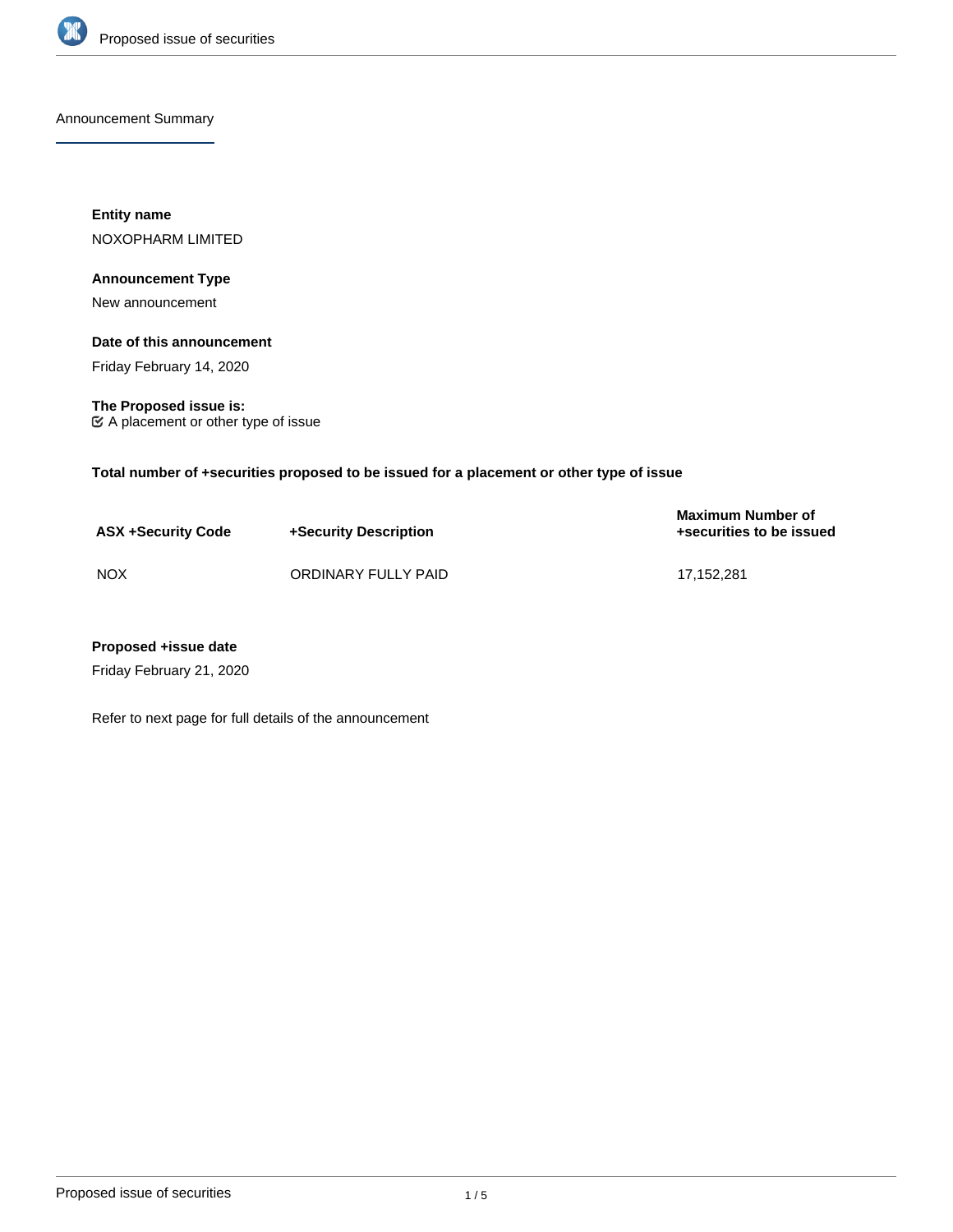

Part 1 - Entity and announcement details

# **1.1 Name of +Entity**

### NOXOPHARM LIMITED

We (the entity named above) give ASX the following information about a proposed issue of +securities and, if ASX agrees to +quote any of the +securities (including any rights) on a +deferred settlement basis, we agree to the matters set out in Appendix 3B of the ASX Listing Rules.

**1.2 Registered Number Type**

ABN

**Registration Number**

50608966123

**1.3 ASX issuer code**

NOX

# **1.4 The announcement is**

New announcement

# **1.5 Date of this announcement**

Friday February 14, 2020

# **1.6 The Proposed issue is:**

A placement or other type of issue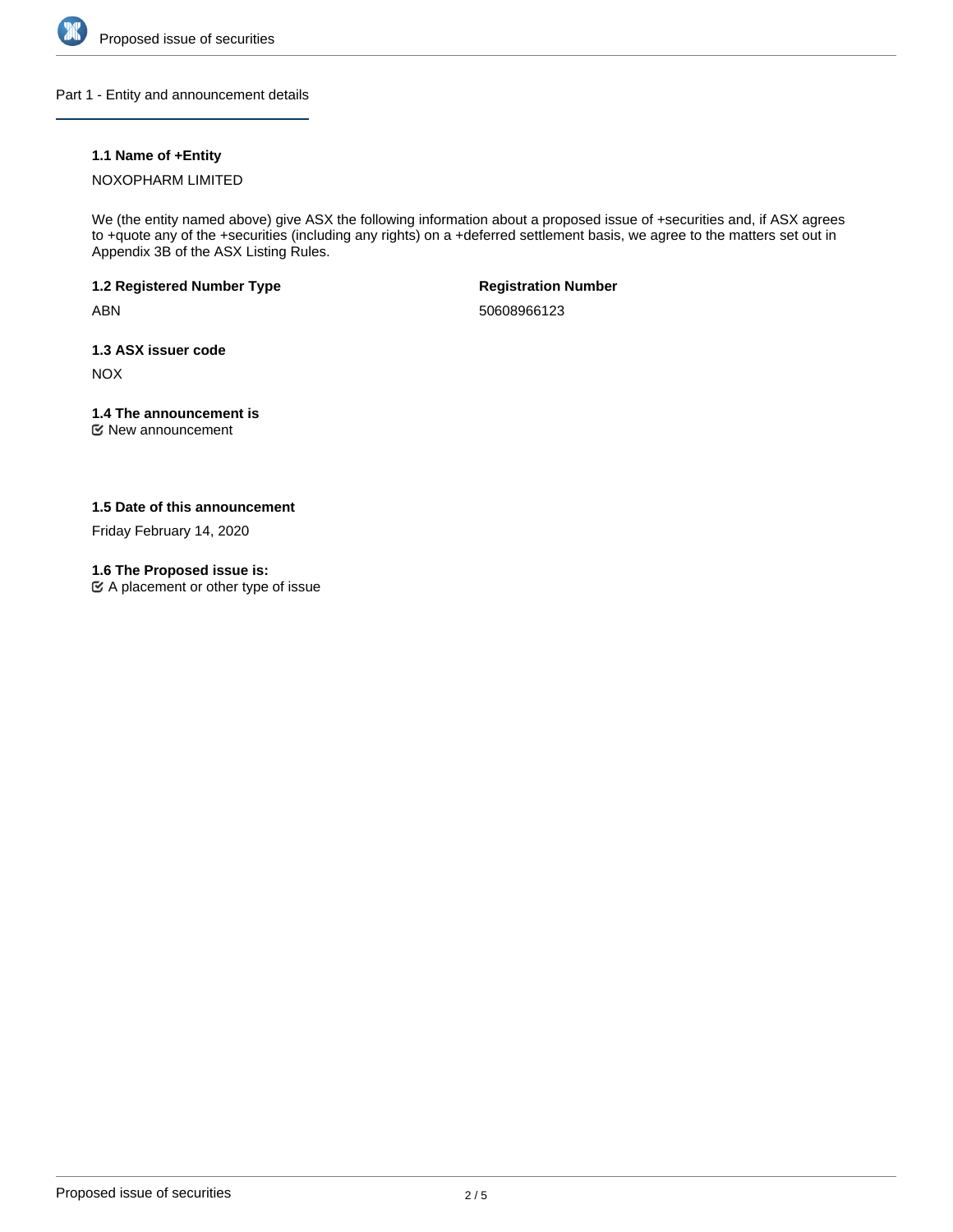

Part 7 - Details of proposed placement or other issue

Part 7A - Conditions

**7A.1 - Are any of the following approvals required for the placement or other type of issue?**

- **+Security holder approval**
- **Court approval**
- **Lodgement of court order with +ASIC**
- **ACCC approval**
- **FIRB approval**
- **Another approval/condition external to the entity**

No

Part 7B - Issue details

**Is the proposed security a 'New class' (+securities in a class that is not yet quoted or recorded by ASX) or an 'Existing class' (additional securities in a class that is already quoted or recorded by ASX)?** Existing class

**Will the proposed issue of this +security include an offer of attaching +securities?** No

Details of +securities proposed to be issued

**ASX +Security Code and Description**

NOX : ORDINARY FULLY PAID

**Maximum Number of +securities proposed to be issued**

17,152,281

### **Purpose of the issue**

Corporate purposes including working capital

### **Offer price details for retail security holders**

| In what currency is the cash | What is the issue price per |
|------------------------------|-----------------------------|
| consideration being paid?    | +security?                  |
| AUD - Australian Dollar      | AUD 0.18000                 |

**Will these +securities rank equally in all respects from their issue date with the existing issued +securities in that class?** Yes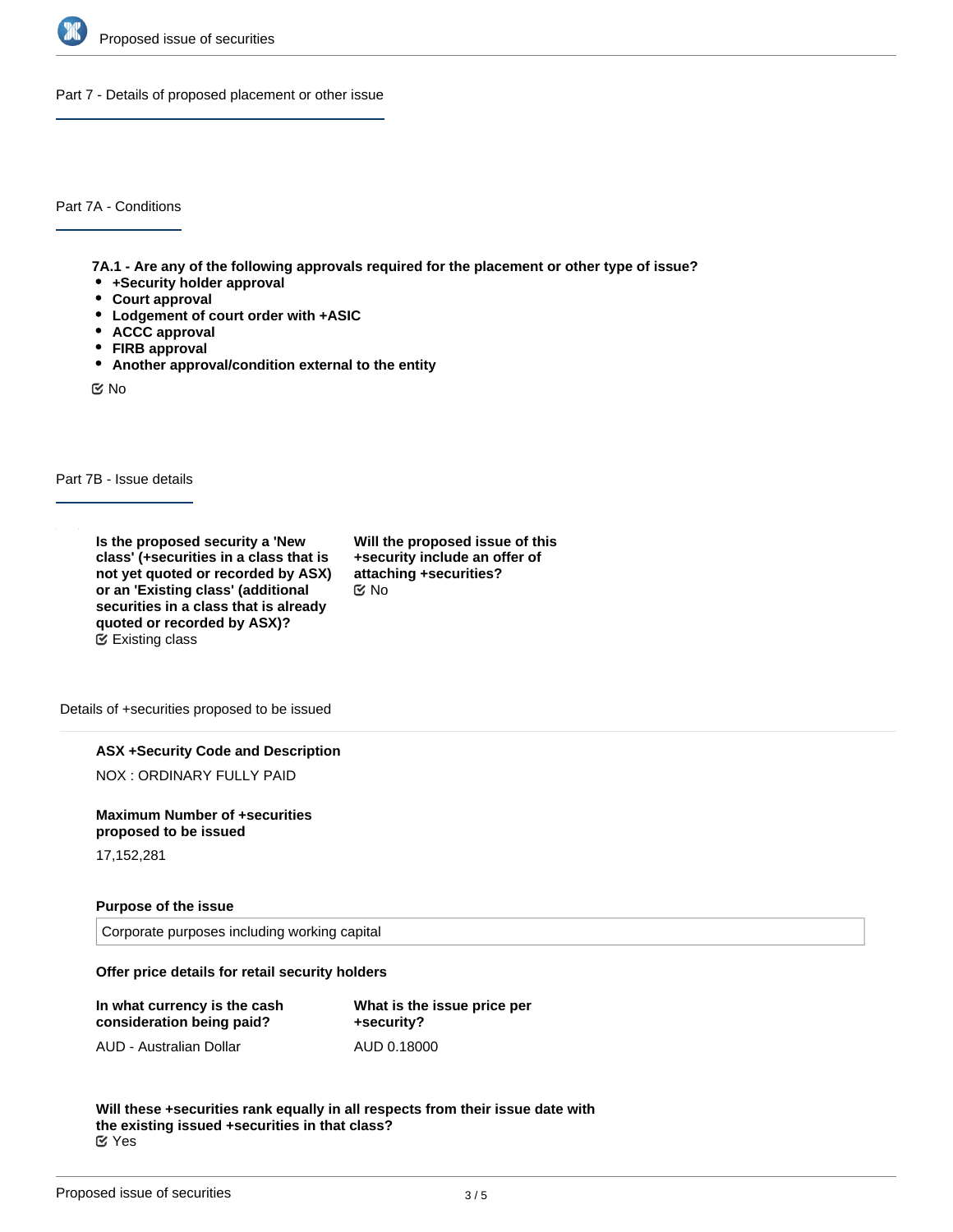

#### **Oversubscription & Scale back details**

**May a scale back be applied to this event?** No

Part 7C - Timetable

**7C.1 Proposed +issue date**

Friday February 21, 2020

Part 7D - Listing Rule requirements

**7D.1 Has the entity obtained, or is it obtaining, +security holder approval for the issue under listing rule 7.1? ⊠**No

**7D.1b Are any of the +securities proposed to be issued without +security holder approval using the entity's 15% placement capacity under listing rule 7.1?** Yes

**7D.1b ( i ) How many +securities are proposed to be issued without security holder approval using the entity's 15% placement capacity under listing rule 7.1?**

4,581,549

**7D.1c Are any of the +securities proposed to be issued without +security holder approval using the entity's additional 10% placement capacity under listing rule 7.1A (if applicable)?** Yes

**7D.1c ( i ) How many +securities are proposed to be issued without +security holder approval using the entity's additional 10% placement capacity under listing rule 7.1A?**

12,570,732

**7D.1c ( ii ) Please explain why the entity has chosen to do a placement rather than a +pro rata issue or an offer under a +security purchase plan in which existing ordinary +security holders would have been eligible to participate**

The shares are being issued to professional and sophisticated investors. The placement is considered to be an efficient mechanism for raising funds quickly, without exposing the Company to the additional costs, a longer process and potential market volatility that might occur with an offer such as a rights issue or a security purchase plan.

**7D.2 Is a party referred to in listing rule 10.11.1 participating in the proposed issue?** No

**7D.3 Will any of the +securities to be issued be +restricted securities for the purposes of the listing rules?** No

**7D.4 Will any of the +securities to be issued be subject to +voluntary escrow? K** No